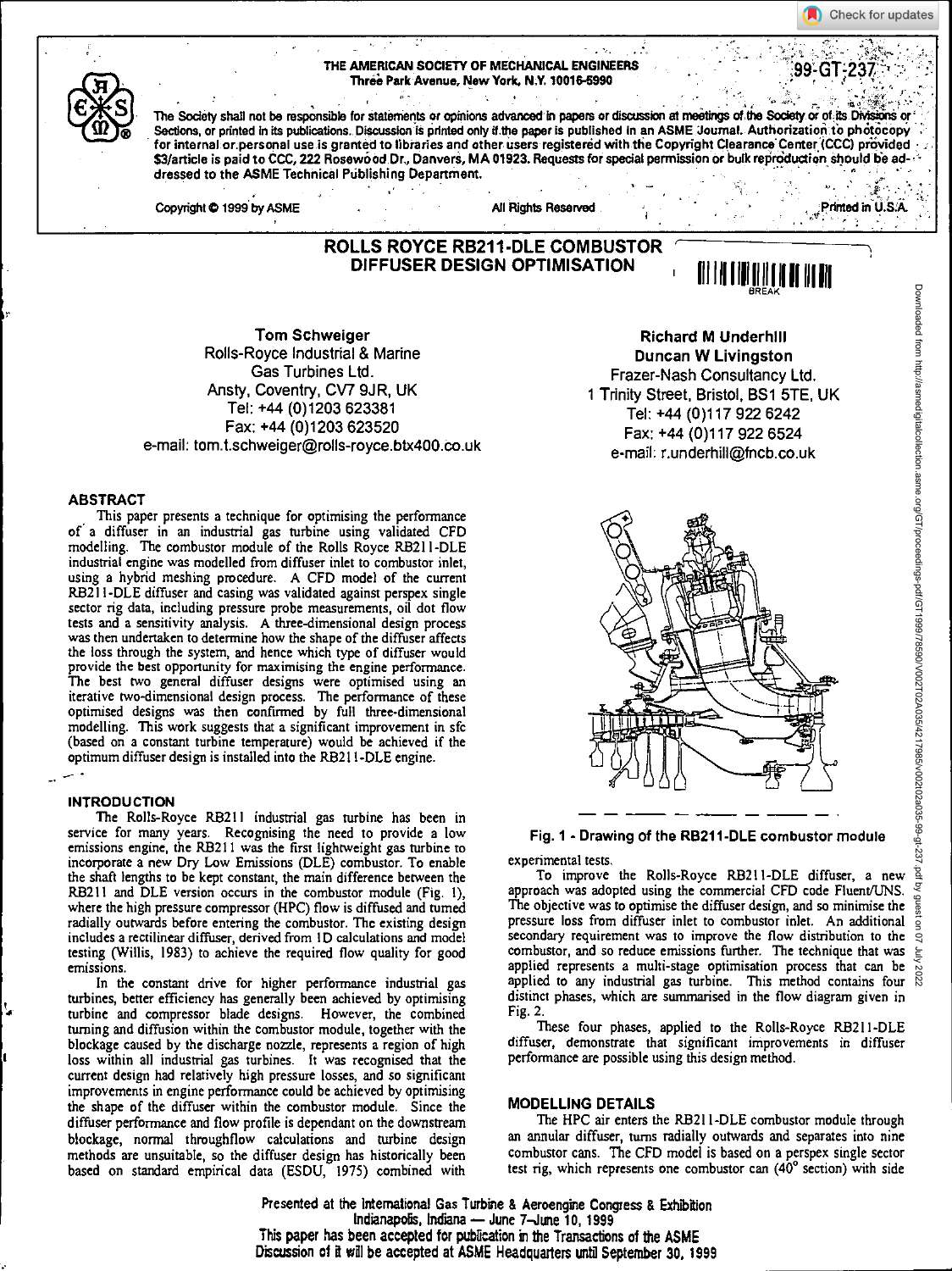

**Fig. 2 - Flow diagram of design process** 



**Fig. 3 - Geometry of the RB211-DLE CFD model** 

walls situated midway between combustor cans.

The CFD model covers a 20° section and assumes that asymmetric flow effects within each combustor are negligible.

The geometry used to perform the analysis is a 3D model of the<br>nt RB211-DLE split diffuser and discharge nozzle. The current RB211-DLE split diffuser and discharge nozzle. geometry was transferred to the GEOMESH suite of programs from CADDS in IGES format. The casing was simplified to improve the mesh and remove unwanted areas. The CFD model (Fig. 3) extends from the compressor outlet guide vane (OGV) inlet plane to the combustor inlet plane, incorporating all components affecting the combustor external flows.

The model was created from three separately meshed sections (diffuser, casing and combustor), to allow different diffuser designs to be quickly analysed. This was achieved using a hybrid meshing procedure (Fig. 4) with conformal interfaces between sections joined together using layers of pyramids.

The diffuser section contains a high density hexahedral mesh (100,000 cells), while the casing region uses tetrahedral cells, with four layers of prisms grown from the surface of the discharge nozzle and cooling duct (160,000 cells). Finally, the annulus around the combustor contains a hexahedral mesh (40,000 cells). The discharge nozzle prism heights and bunching within the diffuser were adjusted to obtain the required y+ values for the non-equilibrium wall function.

The boundary conditions applied to the model simulate the flow through the perspex single sector test rig. The inlet velocity profile, specified at the OGV inlet plane of the CFD model, was based on a Kiel probe traverse measurement from the perspex single sector rig using a parallel section substituted for the diffuser. The corresponding



**Fig. 4 - Mesh on symmetry plane of RB211-DLE model** 



**Fig. 5a - Pathlines released from the diffuser inlet** 

turbulence kinetic energy and dissipation rate profiles were calculated using a separate CFD model, where the velocity profile was fixed and the turbulence profiles allowed to develop. This enabled the velocityprofile to be kept constant, while the turbulence parameters adjusted themselves to suit the velocity profile input.

The bleed to cool the turbine nozzle guide vanes (NGV) was represented by a velocity exit condition, i.e. correct mass flow rate, situated below the discharge nozzle. The CFD model outlet situated below the discharge nozzle. (combustor inlet) was defined as an outflow condition, rather than over-constrain the flow using a constant static pressure boundary. A perforated annulus plate (colander) is located within the combustor annulus, to re-distribute the flow entering the combustor. This was represented as a porous medium in the CFD model, with the pressure drop in the flow direction calculated from an empirical relationship (Miller, 1990).

The analysis was performed using a second order steady state viscous flow analysis with the standard k-c turbulence model and non. equilibrium wall function. Heat transfer effects were included and density was calculated by an ideal gas law. The material properties, operating pressure and temperature were based on the atmospheric conditions within the perspex single sector rig.

# **GENERAL FLOW PROFILE**

Before validating the model or suggesting alternative designs, it was necessary to understand the main flow features (Figs. 5a to 5c) predicted by the simulation. The results demonstrate that some of the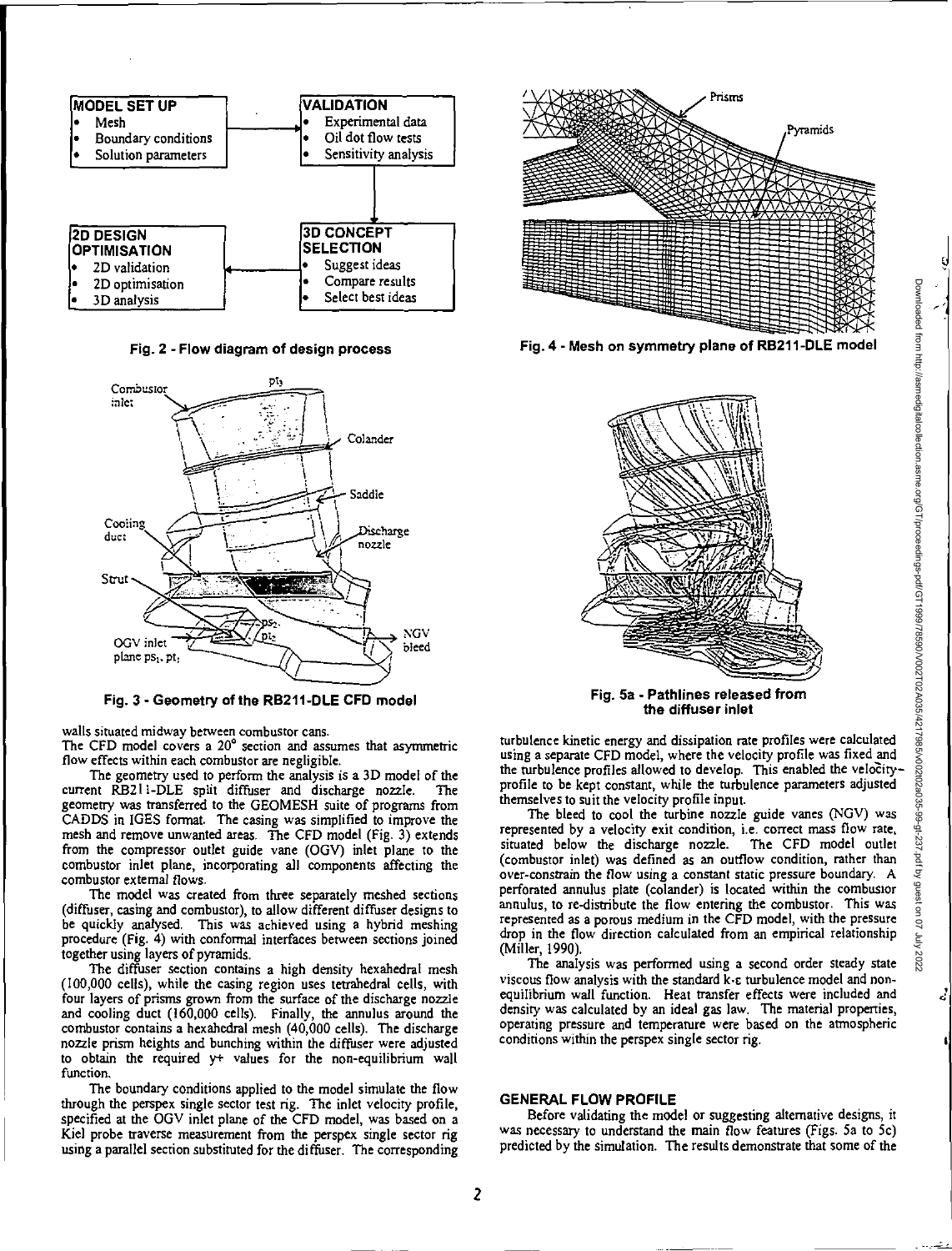





Fig. 5c - Velocity contours (increment 10m/s) at diffuser exit for the RB211-DLE CFD model

### VALIDATION

#### Pressure Measurements and Losses







# Figure 7b - Total pressure profile at the diffuser exit

- local = average of the three circumferential readings.
- mean = average of all pressure probes.

|                                                                                                                                                 | Fig. 6 - Outline of Diffuser and location of pressure probes                                                                                       |
|-------------------------------------------------------------------------------------------------------------------------------------------------|----------------------------------------------------------------------------------------------------------------------------------------------------|
| Fig. 5b - Velocity contours (increment 10 m/s) along Cut-2<br>of in-service diffuser                                                            |                                                                                                                                                    |
|                                                                                                                                                 | 1.04                                                                                                                                               |
|                                                                                                                                                 | Wall static pressure<br>1.03                                                                                                                       |
|                                                                                                                                                 | 1.02<br>⊸≺                                                                                                                                         |
|                                                                                                                                                 | local/mean<br>1.01                                                                                                                                 |
|                                                                                                                                                 |                                                                                                                                                    |
| Separated<br>Cut 2<br>Combustor<br>region                                                                                                       | 0.99<br>Experiment                                                                                                                                 |
| centreline                                                                                                                                      | 0.98<br><b>CFD</b>                                                                                                                                 |
|                                                                                                                                                 | 0.97                                                                                                                                               |
|                                                                                                                                                 | 2<br>3                                                                                                                                             |
|                                                                                                                                                 | Axial Position by Static Tapping No. (equispaced)                                                                                                  |
|                                                                                                                                                 |                                                                                                                                                    |
|                                                                                                                                                 | Fig, 7a - Static pressure profile on diffuser walls                                                                                                |
| Fig. 5c - Velocity contours (increment 10m/s) at diffuser<br>exit for the RB211-DLE CFD model                                                   |                                                                                                                                                    |
|                                                                                                                                                 | 1.015                                                                                                                                              |
| air exiting the diffuser impacts on the surface of the discharge nozzle                                                                         | 1.010<br>1.005                                                                                                                                     |
| and is driven underneath, creating a region of recirculating flow                                                                               | Total pressure<br>local /mean<br>1.000                                                                                                             |
| beneath the discharge nozzle. This recirculating region interrupts the<br>flow exiting the inner channel of the diffuser midway between the     | 999/7890/700/2102/2003<br>0.995                                                                                                                    |
| combustors, causing the flow to separate off the inner wall.                                                                                    | 0.990<br>Experiment                                                                                                                                |
| The recirculating flow, combined with the outer channel flow, is                                                                                | $-$ CFD<br>×.<br>0.985                                                                                                                             |
| then forced up through the gap between the combustors and re-                                                                                   | 0.980                                                                                                                                              |
| accelerates due to the presence of the cooling duct. As the flow passes<br>the cooling duct, most of the air flows into the turbine side of the | 2<br>3                                                                                                                                             |
| combustor annulus. The remainder impacts on the saddle and then                                                                                 | Radial Position by Probe Number                                                                                                                    |
| recirculates in the calm region above the diffuser before entering the                                                                          | <- Outer Channel<br>Inner Channel $-$ >                                                                                                            |
| compressor side of the combustor annulus. The colander plate enables                                                                            |                                                                                                                                                    |
| some re-distribution to occur leaving a fairly uniform flow profile at<br>outlet, which is slightly biased towards the turbine side of the      | Figure 7b - Total pressure profile at the diffuser exit                                                                                            |
| combustor annulus.                                                                                                                              | pressure measurements were taken at three circumferential positions.                                                                               |
|                                                                                                                                                 | A dummy diffuser with parallel walls was used to estimate the total                                                                                |
|                                                                                                                                                 | pressure and velocity profiles at inlet to the diffuser.                                                                                           |
| <b>VALIDATION</b>                                                                                                                               | Since the aim of the CFD analysis is to compare diffuser                                                                                           |
| The datum model was validated against experimental data, by                                                                                     | performance, it is important to predict the flow through the diffuser as<br>accurately as possible. The validation of the diffuser predictions was |
| comparing diffuser exit profiles and pressure loss measurements,                                                                                | achieved using the static pressure profile along the inner and outer                                                                               |
| together with near-wall flow predictions using oil dot flow tests.                                                                              | walls of the diffuser (Fig. 7a), combined with the total pressure profile                                                                          |
| Further confidence in the CFD predictions was achieved by<br>conducting a sensitivity analysis of the main parameters within the                | at diffuser exit (Fig. 7b).                                                                                                                        |
| model.                                                                                                                                          | The total pressure at each of the probe positions was extracted<br>from the CFD solution, and the results are plotted non-dimensionally            |
|                                                                                                                                                 | i.e. local/mean.                                                                                                                                   |
| <b>Pressure Measurements and Losses</b>                                                                                                         | $local = average of the three circumferential readings.$                                                                                           |
| The rig tests were conducted on a full scale perspex single sector                                                                              | $mean = average of all pressure probes.$<br>The CFD mass flow predictions agree with the rig measurements,                                         |
| rig, using a well instrumented diffuser (Fig. 6). The static and total                                                                          | although the flow profile in the outer channel should be more biased                                                                               |
| <b>Nomenclature</b>                                                                                                                             |                                                                                                                                                    |
|                                                                                                                                                 | <b>Subscripts</b>                                                                                                                                  |
| AR<br>$\rm K_{dump}$<br>area ratio<br>$\equiv$<br>static pressure                                                                               | dump $loss = (pt_2 - pt_3)/q_2$                                                                                                                    |
| $C_{\mu\nu}$<br>рs<br>static pressure recovery<br>÷<br>total pressure<br>pt<br>$\equiv$<br>coefficient = $(ps_2 - ps_1)/q_1$                    | inlet plane (OGV inlet)<br>-1<br>$\equiv$<br>2<br>diffuser exit plane<br>=                                                                         |
| K<br>dynamic pressure<br>q<br>$\equiv$<br>total pressure loss coefficient<br>₩                                                                  | 3<br>outlet plane (combustor inlet)<br>≕                                                                                                           |
| θ<br>channel exit angle<br>$= (pt_1 - pt_3)/q_1$                                                                                                | inner channel<br>in.<br>Ξ                                                                                                                          |
| $\rm K_{diff}$<br>diffuser loss = $(pt_1 - pt_2)/q_1$<br>Ξ                                                                                      | outer channel<br>out<br>÷                                                                                                                          |
|                                                                                                                                                 |                                                                                                                                                    |

 $\sim$  3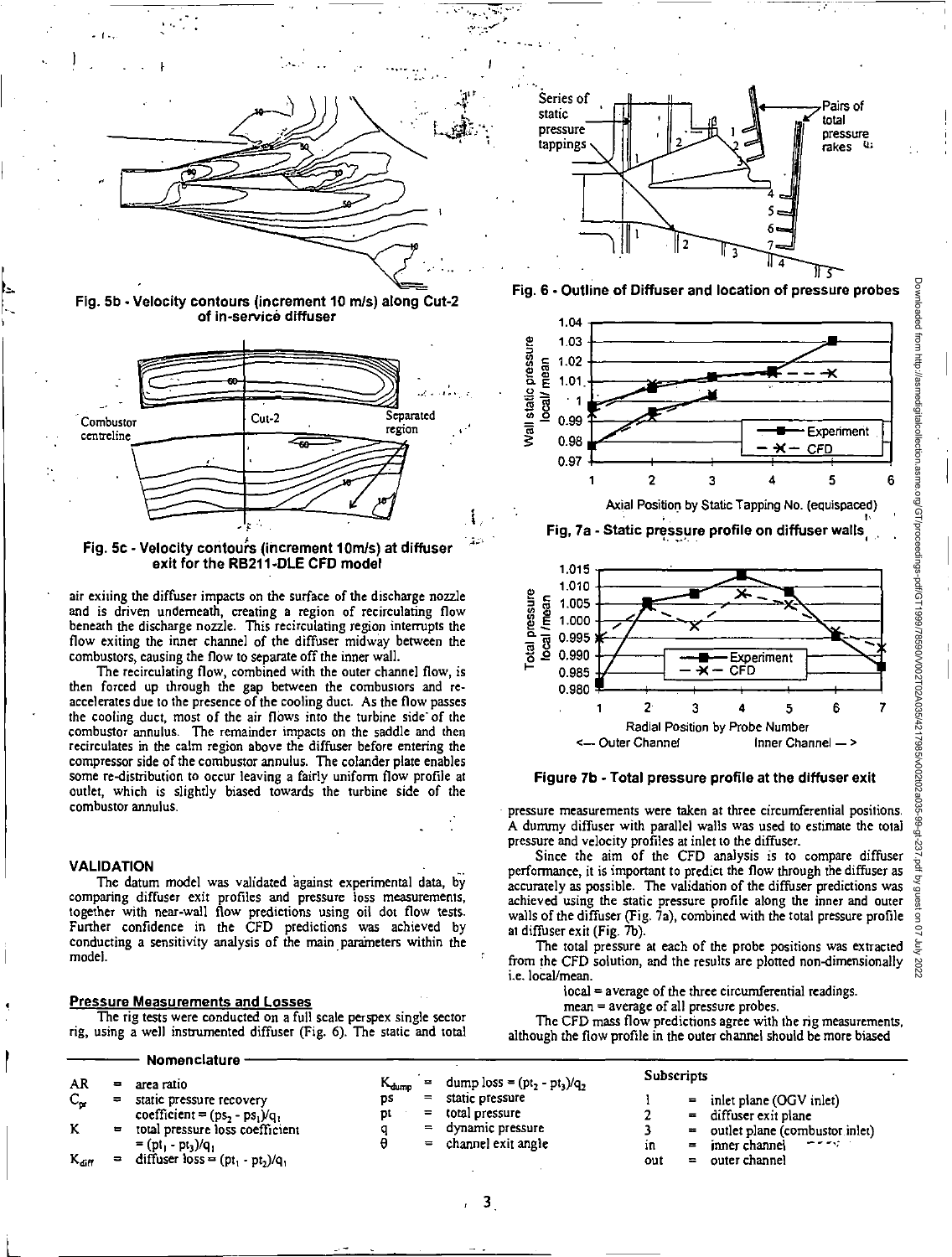

Fig. 8a - Predicted near-wall velocities on discharge nozzle Fig. 8c - Predicted near-wall velocities on CCIC surface



Fig. 8b - Oil dot flows on the discharge nozzle

|  | Table 1 - Pressure loss predictions for datum CFD model |  |
|--|---------------------------------------------------------|--|
|--|---------------------------------------------------------|--|

| Results expressed as %                | control<br>Datum CFD model |                       |  |
|---------------------------------------|----------------------------|-----------------------|--|
| change from perspex<br>rig probe data | Probe data                 | Mass averaged<br>data |  |
| Diffuser loss, $K_{diff}$ (%)         | $-3.4$                     | $-35.2$               |  |
| Diffuser recovery, $C_{rr}$ (%)       | +14.0                      | +19.8                 |  |
| Dump loss, $K_{\text{dump}}$<br>(%)   | 0.0                        | $+3.6$                |  |
| Overall loss, K (%)                   | -11.1                      | -11.7                 |  |

towards the splitter. Since the flow is moving radially into the outer channel, it separates off the point of the splitter, which means that the inlet profile does not accurately simulate the perspex single sector rig. Since the inlet profile was measured using a parallel section, the inlet profile will change when the RB21I-DLE diffuser is inserted.

The discrepancies in the inner channel static and total pressure profiles occur due to the optimistic separation predictions by the CFD model. This may be due to the limitations of the standard k-c turbulence model or the accuracy of the inlet profile.

These discrepancies will be hard to eliminate, since no further data-is available to improve the inlet velocity and turbulence profile. Although all turbulence models have limitations, the CFD analysis was set up to produce the best possible results from the applied model.

The pressure losses in the perspex single sector rig were calculated from the avenged measured probe data, and so ,only represent an estimate of the actual loss within the diffuser. The CFD predictions based on the average of the rig measurement positions, together with the more accurate mass averaged ( $ps<sub>1</sub>$ ,  $pt<sub>1</sub>$ ,  $ps<sub>2</sub>$ ,  $pt<sub>3</sub>$ ) loss predictions, are shown in Table I. The difference between the CFD predictions of the pressure at the probe positions and the mass averaged data indicates the expected discrepancy between the measured and real diffuser loss for the perspex single sector rig.



Fig. 8d - Oil dot flows on the CCIC surface

.org/GT/proceedings-pdf/GT1999/78590/V002T

7985/v002t02a035-99

The probe data results confirm that the CFD model is accurately ... predicting the diffuser and dump losses, while the main difference in Fdiffuser. recovery.sand thence foverall loss its probably caused by the ... problem highlighted previously i.e. separation prediction and inlet boundary profile.

### **Surface Flows**

Oil dot flow tests were conducted on the external surface of the discharge nozzle and combustion chamber internal casing (CCIC) surface of the perspex single sector rig at normal operating conditions. .'Fll'ese surface ,flow profiles.were compared against the equivalent CFD near-wall flow predictions to provide fadditional validation for the CFD model. The oil dot flow photographs suggest that some asymmetry exists in the flow around the discharge nozzle, which could have been due to a leak in the system.

Figures 8a to 8d confirm that the main flow features present in the oil dot flow photographs are predicted by the datum,CFD model. The flow impinges at a single point on the discharge nozzle centreline (Figs. 8a and 8b), and is then forced beneath the discharge nozzle and recirculates (Figs. 8c and 8d), causing the flow to separate off the inner diffuser wall midway between combustors.

#### **Sensitivity Analysis**

As part of any CFD analysis, a study should be undertaken to determine whether the results are sensitive to model flow parameters. Since the model is quite large, the number of cells could not be increased dramatically, so the mesh was checked arid locally adapted to confirm that the correct mesh density, near-wall bunching and cell size distribution were appropriate.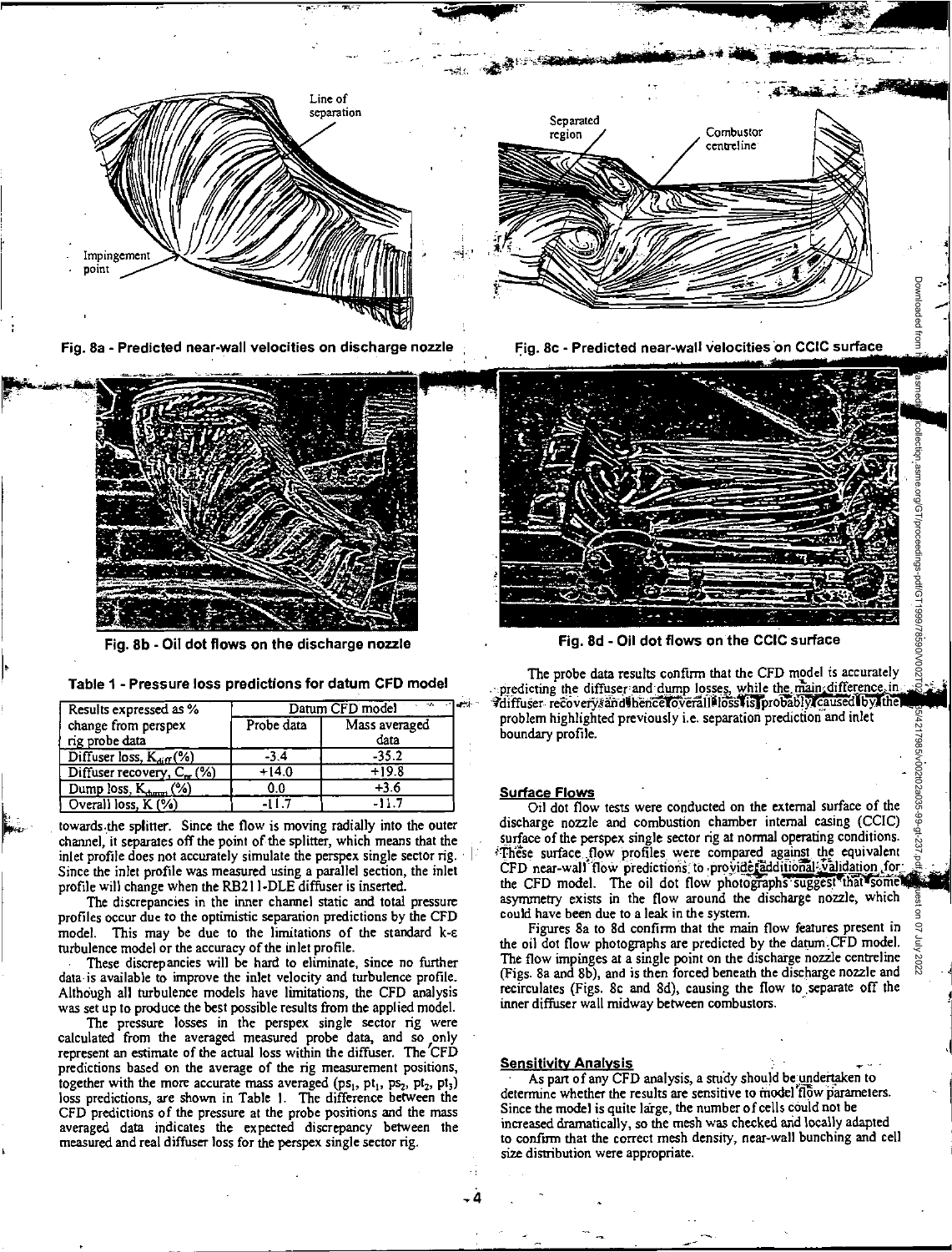

 $(\theta_{in} = 46^{\circ}, \theta_{out} = 46^{\circ}, AR = 1.9)$ 



**Fig. 9d - Large angled design**   $(\theta_{\text{in}} = 60^{\circ}, \theta_{\text{out}} = 70^{\circ}, AR = 2.0)$ 

**Table 2 - Turbulence model sensitivity analysis results** 

| % change from siandard          | <b>RNG</b> | <b>RSM</b> |
|---------------------------------|------------|------------|
| k-ε model                       | k-ε model  | model      |
| Diffuser loss, $K_{diff}$ (%)   | $+6%$      | $-12%$     |
| Diffuser recovery, $C_{rr}$ (%) | $-16%$     | $+7%$      |
| Dump loss, $K_{dump}$ (%)       | 0%         | $-3%$      |
| Overall loss, $K(\%)$           | +14%       | $-24%$     |

The CFD model was run using the three turbulence models available in Fluent/UNS, the standard k-E model, renormalisation group (RNG) k-E model and the Reynolds stress model (RSM), and the corresponding mass averaged loss coefficients are given in Table 2.

The results show that the variation in overall loss is quite high, mainly due to the difference in diffuser performance. The RSM model predicts a similar overall flow pattern to the standard k-E model, but less separation is predicted within the diffuser, probably because the RSM model requires a higher mesh density to correctly calculate the shear stress terms.

The RNG model had convergence problems, since it is more sensitive to separating flows and physical instabilities. Although the loss predictions are closer to the rig results, the separation predictions are pessimistic and the near-wall flow profiles are significantly different to the oil dot flow results. The k-e model is stable and provides results which are qualitatively good and produces loss coefficients which generally lie between the RNG and RSM results. Hence the k-E turbulence model was selected for use in the comparative analysis.

The validity of conducting tests using a single sector rig running at ambient conditions compared to the real engine conditions was also confirmed using CFD modelling. The effect of the side walls between combustors reduces the overall loss slightly, due to the more uniform<br>flow through the inner channel. While application of engine While application of engine conditions (mass flow, pressure and temperature) using the rig inlet profile has little effect.

When an initial turbulence intensity of 20% is used to generate the turbulence profile, the results predict that the diffuser operates more efficiently (higher  $C_m$ ), with a percentage change of -9% in overall loss. When the inlet velocity profile was adjusted to simulate a measured engine profile, based on tests conducted using an aero



Fig. 9a - Curved diffuser design **Fig. 9b - Multiple splitter design**  $= 44^{\circ}, \theta_{\text{out}} = 53^{\circ}, AR = 2.2$ 



**Fig. 9e - Large area design Fig. 9f - Variable angled design**  $(\theta_{1n} = 46^{\circ}, \theta_{out} = 52^{\circ}, AR = 2.5)$  $(\theta_{1n} = 46^{\circ}, \theta_{out} = 77^{\circ}, AR = 2.1)$  $(\theta_{10} = 46^\circ, \theta_{\text{out}} = 77^\circ, \text{ AR} = 2.1)$ diffuser, the diffuser performance drops due to increased separation

with a percentage change of +10% in the overall loss. This confirms that accurate results require accurate inlet parameters, but since relative pressure losses are more important when comparing diffuser designs, the effect of inlet parameters should not be significant.

**Fig. 9c - Shortened design**   $(\theta_{in} = 42^{\circ}, \theta_{out} = 51^{\circ}, AR = 1.8)$ 

In general, although the actual loss predicted by the CFD model is optimistic, the good flow profile predictions demonstrate that this model and technique can be confidently used as a comparative design tool. Although some sensitivity to inlet conditions exist. by Although some sensitivity to inlet conditions exist, by maintaining the same boundary conditions for each analysis, the effect of design modifications on diffuser performance should be realistic.

# **3D CONCEPT SELECTION**

Since the model is quite large, it was not feasible to analyse and optimise each suggested idea in three-dimensions. So, an initial concept selection phase was undertaken, prior to a selective design optimisation. Based on the understanding gained from the datum model, previous experimental work and knowledge, the following possible solutions were put forward.

- Curved diffuser designs to direct and diffuse the flow.
- Vortex controlled diffusers.
- Discharge nozzle modifications to reduce the blockage and interference effects.
- Casing modifications to direct flow and eliminate recirculation.

Although the other ideas are still being considered, this work focused on improving the size and shape of a curved diffuser design, since there was greater confidence in achieving large improvements quickly at lower manufacturing cost and risk.

The aim of the curved diffuser designs is to turn the flow towards the combustor, prevent the existing separation and maintain a high diffuser efficiency. A family of six curved diffuser designs were considered (Figs. 9a to 91) to investigate how diffuser performance is affected by the main design parameters. In particular, an optimum design will minimise the dump loss, while maximising diffuser efficiency and effectiveness.

The shape of each curved diffuser was generated using a method for designing annular diffusers, which can take into account the effects of compressibility and canted configurations by use of the area bisector line (Adkins, 1983). Each channel was calculated as a separate diffuser and the profile of the area bisector line was formed in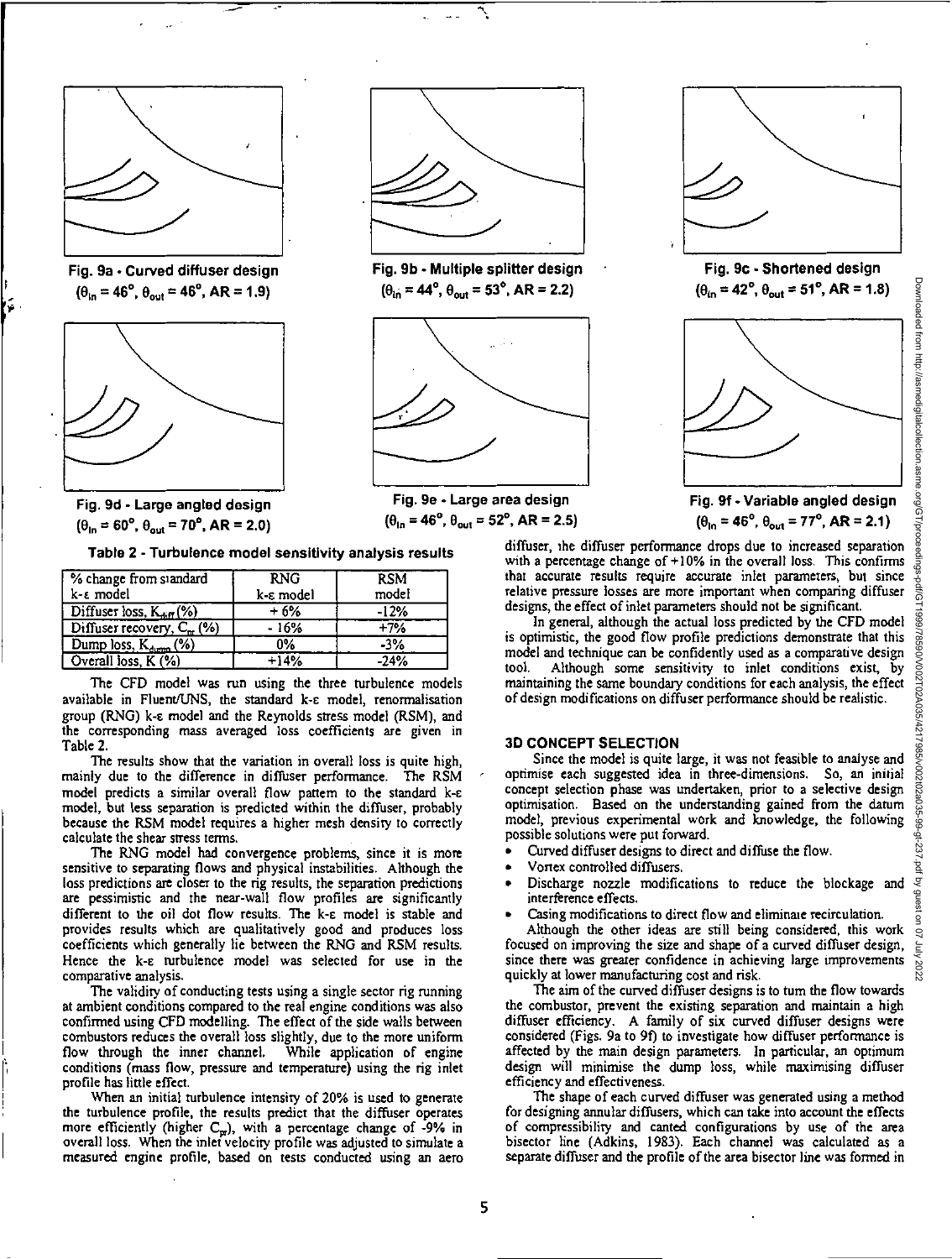| % change from<br>datum CFD results | (%)     | $K_{diff}$<br>(%) | $\mathtt{C}_{\mathsf{rx}}$<br>$\sqrt[6]{6}$ | Ւ <sub>ասπ</sub> ո<br>(%) | Figs. |
|------------------------------------|---------|-------------------|---------------------------------------------|---------------------------|-------|
| Curved diffuser                    | -11.4   | $+22.5$           | $-5.6$                                      | $-19.9$                   | 9а    |
| Multiple splitters                 | $-9.7$  | $+70.8$           | $+1.9$                                      | $-24.8$                   | 9Ь    |
| Shortened                          | $+6.6$  | $+44.9$           | $-46.3$                                     | $-35.4$                   | 9c    |
| Large angled                       | $-5.4$  | $+44.9$           | $-18.5$                                     | $-25.5$                   | 9d    |
| Large area                         | $-6.9$  | $+84.3$           | $-24.1$                                     | $-31.7$                   | 9e    |
| Variable angled                    | $-14.6$ | $+34.8$           | $-13.0$                                     | $-29.8$                   | 9f    |

Table 3 - Results for the 3D concept selection

three sections, each with different radii of curvature (Flaxman, 1998).

This method can only be considered approximate, since the boundary layer development will vary in practice, due to the inlet velocity profile and specific diffuser geometry. However, as a first estimate of the diffuser design and analysis of diffuser types, this provides a fast, simple method for specifying the diffuser design.

The basic curved diffuser design (Fig. 9a) turns the flow through 45°, which represents the flow exit angle from the current in-service diffuser (AR = 2). An additional splitter (Fig. 9b) enables a larger area ratio and spreads the flow out around the discharge nozzle. Shortening the diffuser (Fig. 9c) reduces the blockage, but drops the area ratio; alternatively the blockage could prevent separation and so allow a larger area ratio (Fig. 9d). Based on previous experimental data (Jamieson, 1996), a higher exit angle (Fig. 9e) should turn more flow into the combustor and reduce the dump loss, while a variable angled design (Fig. 91) may be required to maintain discharge nozzle cooling flow.

Each of the curved diffuser designs (Figs. 9a to 91) were meshed into a 3D CFD model (including struts), and run at the same boundary conditions and solution parameters as the datum model, and the loss coefficients are compared in Table 3. The results of this analysis were very promising, since most of the designs predicted an improvement in the overall loss. When the flow is angled upwards, less recirculation and re-acceleration occurs around the discharge nozzle, and so the dump loss drops significantly.

The large angled (Fig. 9d) and variable angled (Fig. 91) designs predict a relatively low dump loss with significant room for improvement in the diffuser performance. So, these two types of diffuser offered the best potential for minimising the overall loss.

### 20 DESIGN OPTIMISATION

Since a significant amount of time is required to create and solve each 3D CFD model, it was not feasible to employ a 3D optimisation process. The direction and position of the diffuser exit flow remains fairly constant for each type of diffuser, so the discharge nozzle blockage could be considered fixed. Therefore, it was possible to simplify the problem into a 2D axisymmetric analysis.

The optimisation of the two selected curved diffuser designs was conducted using a 2D modelling approach. This method was verified by comparing the 2D model results against a representative slice of the 3D model. The two selected curved diffuser designs were then optimised using a 2D iterative approach, before being converted into a full 3D model, and so determine the predicted improvement in diffuser performance.

#### 2D Model Verification

The CFD model was validated against a slice  $10^{\circ}$  off the combustor centreline (Cut-2), which should *be* representative of the flow through the diffuser i.e. midway around the annulus of the 3D CFD model. The 2D diffuser mesh, geometry and boundary conditions were identical to the 3D CFD model. The downstream blockage was then adjusted until the 2D model predictions matched the results on the 3D slice, using the following criteria.

I. Total pressure loss and static pressure recovery coefficients for both channels to check that the 2D model correctly predicts diffuser performance and channel mass flow distribution.

2. Static pressure profile along the diffuser walls, together with the total pressure profile at the diffuser exit, to confirm that the 2D model accurately simulates the diffuser flow profile.

¢

Overall, the results of the 2D validation demonstrate that the diffuser design could be confidently optimised using a 2D model and are within 7% of the 3D predictions. The contours of velocity magnitude in the validated original 2D design for each curved diffuser design are shown in Figs. 10a and 10e.

# 20 Optimisation Procedure

Once the shape of the discharge nozzle blockage had been determined within the 2D model, the accuracy of the 2D model was improved, by refining the mesh so that the two-layer zonal boundary layer model could be applied.

An optimum diffuser design should maximise the diffuser performance, while maintaining a low loss i.e. minimise insufficient and inefficient diffusion. A secondary requirement, which follows on from these conditions, is to generate a uniform velocity profile at the diffuser exit and eliminate separation.

There are currently few design rules available for curved annular diffusers with a downstream blockage, so an iterative approach was developed. The following parameters were used to study the overall diffuser performance, determine the effect of previous changes on

performance, and so enable further modifications to be suggested. I. Static pressure profiles along all diffuser walls, to provide

information on where diffusion occurs.

2. Wall shear stress profiles on the diffuser walls, to determine the likelihood and position of flow separation.

3. Total pressure loss and static pressure recovery coefficients for each channel separately and the whole diffuser, to analyse and compare diffuser performance,

4. Contours of velocity magnitude, combined with the channel mass flow distribution, to investigate the flow spread and channel loading.

When several design changes failed to produce an improvement in diffuser performance, the geometry of the diffuser was considered optimised. This produced a high performance diffuser close to the optimum. Since this is a 20 optimisation process for a 3D problem, there are no perfect optimum designs because 3D variations in the flow and blockage around the annulus will affect the diffuser performance. However, these 3D variations should have a secondary effect, and so the final 2D design should improve the overall diffuser performance.

Prior to a 3D analysis of the optimum design, it was necessary to reduce the number of cells and apply the non-equilibrium wall function. The 2D coarse mesh was then adjusted until the results agreed to within 1.5% of the 2D refined mesh predictions.

The results confirm that the diffuser performance has been significantly improved using the 2D optimisation process. This is due to the more uniform diffuser flow profile, shown in the contours of velocity magnitude for the 2D optimum designs (Figs. 10b and 10f).

### 3D Optimum Designs

Based on the coarsened 20 optimum diffuser models, 3D CFD models of the optimum diffuser designs were created. The diffuser geometries were swept around the annulus and struts were inserted into the outer channel. All other aspects of the boundary conditions were identical to the in-service datum CFD model, to allow direct comparison of the predicted pressure loss and system performance.

The 3D CFD model results (Table 4) for the optimum diffuser designs confirm that significant improvements in the overall system performance were predicted. This was achieved by reducing the dump loss and improving the diffuser efficiency. Although the absolute losses predicted by the CFD model are considered optimistic, it is fairly certain that large improvements would occur in the engine.

Since the design method involved a 2D optimisation process, it was necessary to verify that the 2D optimum diffuser design results were relevant to the full 3D solution. The 3D diffuser performance predictions on Cut-2 are within 10% of the 2D refined mesh results, which confirms and further correlates the accuracy of the 2D model.

g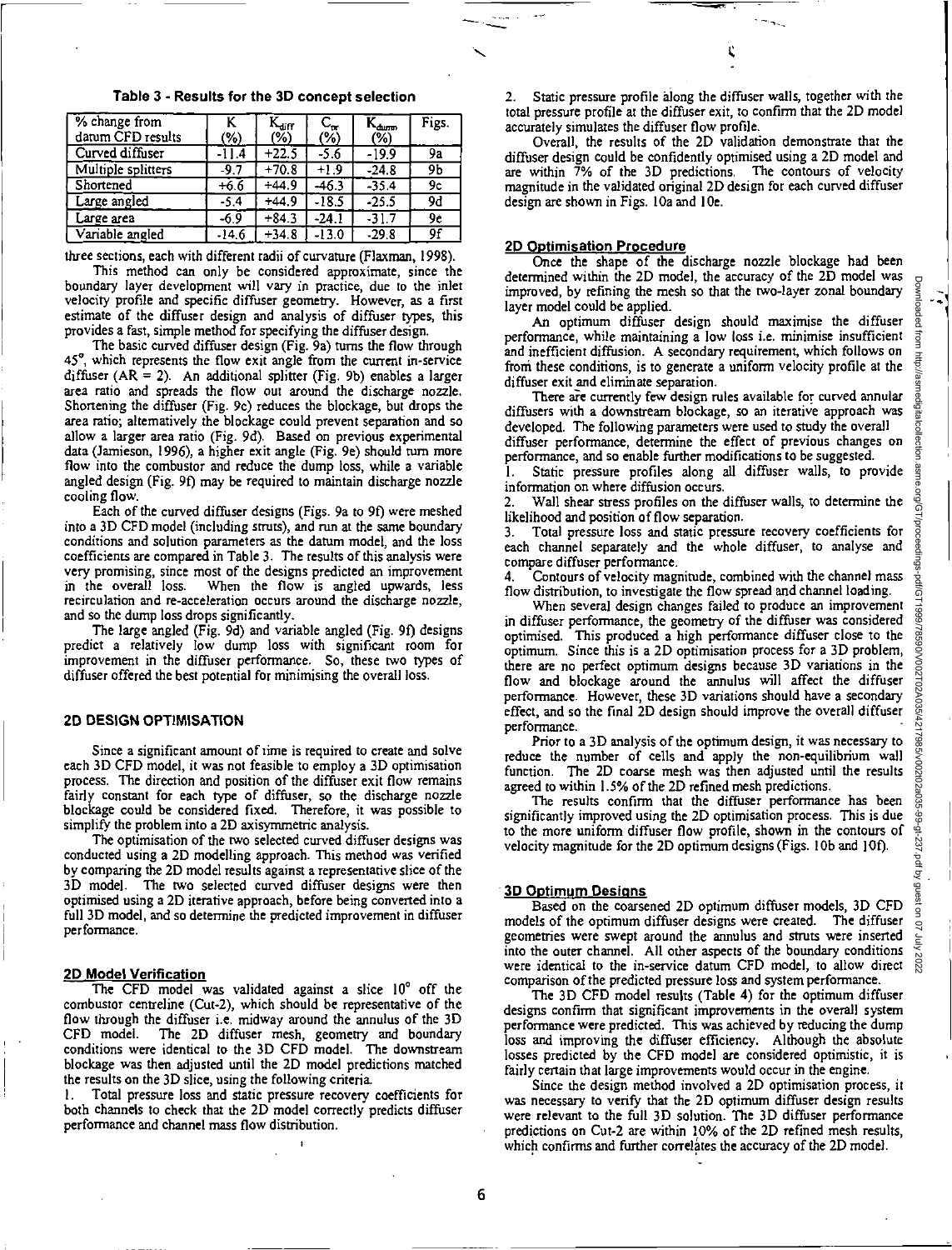

**7**